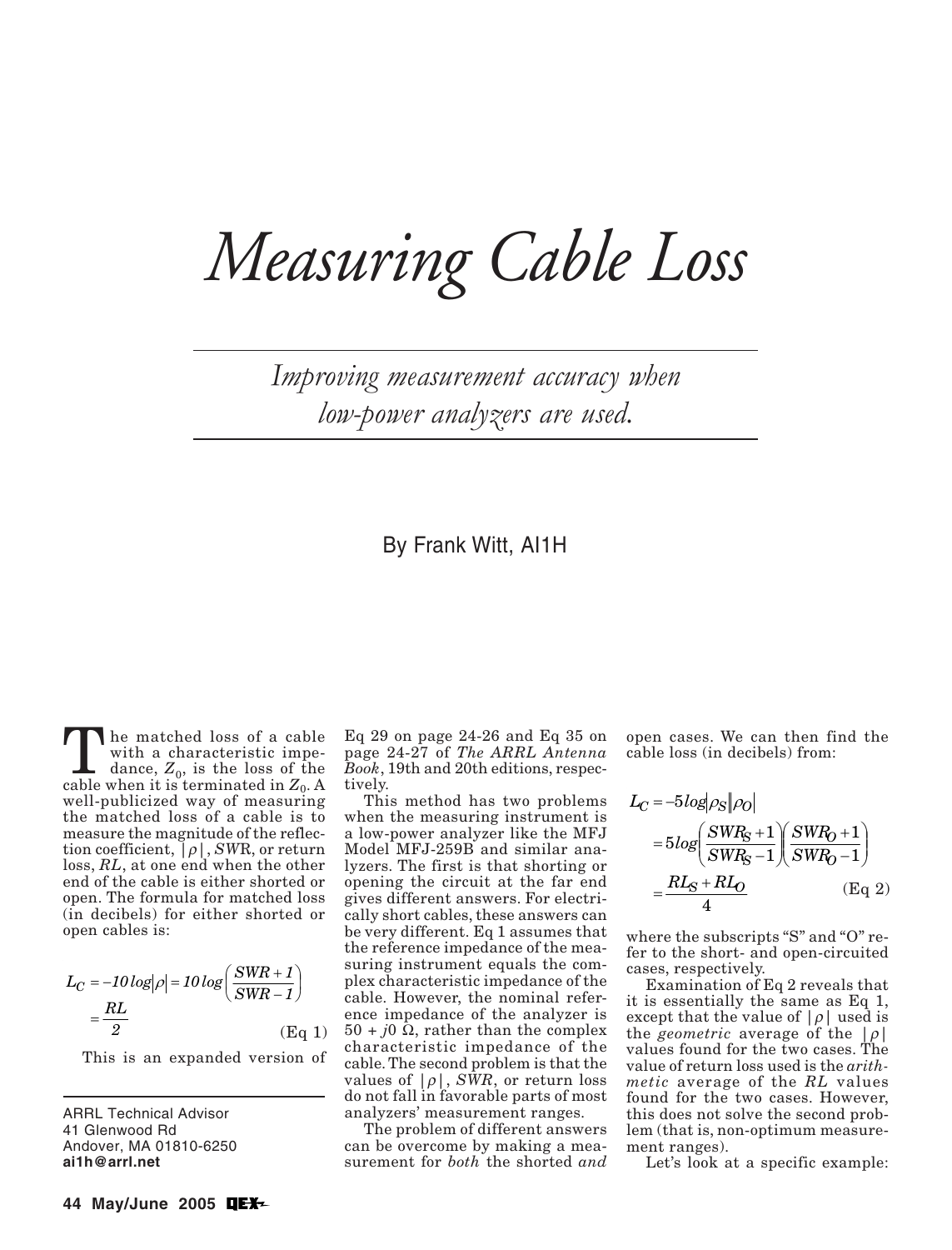Assume that we have 25 feet of RG-58A (Belden 8259), and we want to measure the matched loss of the cable at 10 MHz. The Belden catalog shows this to be 1.4 dB/100 ft, so the matched loss of our cable segment should measure  $1.4/4 = 0.35$  dB. The nominal characteristic impedance is 50 Ω, and the electrical length of this cable segment is 0.385 wavelength.

I used *TLMan*.*mcd*, the *Mathcad* worksheet that is a part of Note 1, to simulate a measurement with an analyzer. *TLMan*.*mcd* is a transmission-line simulator that uses manufacturers' data to derive transmission-line properties. The matched loss of 100 feet of cable calculates to be 1.39 dB. This rounds to the value given by Belden  $(L_C = 1.4$  dB/100 ft). The worksheet provides a cable model that very accurately matches Belden's published matched-loss data from 1 to 1000 MHz. The worksheet also uses the manufacturer's velocity factor and capacitance-per-foot specifications. To obtain an accurate simulation, the worksheet calculates and uses the complex characteristic impedance. I modified the worksheet to use an analyzer reference impedance of  $50 + j0 \Omega$ , rather than the complex characteristic impedance of the cable.

Now, back to the 25-foot example: For the shorted case,  $|\rho_{\rm S}| = 0.937$  $(SWR<sub>S</sub> = 30.8; RL<sub>S</sub> = 0.564 dB)$ , and the calculated matched loss using Eq 1 is 0.282 dB. For the open-circuit case,  $|\rho_0| = 0.909$  (*SWR*<sub>O</sub> = 21.0, and  $RL_0 = 0.829$  dB) and the calculated matched loss is 0.414 dB. These are clearly very different results. Geometrically averaging the  $|\rho|$ s and arithmetically averaging the *RL*s give a matched loss of 0.35 dB, which is the correct value.

Although the results found from short- and open-circuited cables are different, the difference is inconsequential in many practical cases. Either case will reveal whether a cable is usable. My aim here is to show that the two results are different and how we can account for and correct those differences.

The values of  $|\rho|$ , *SWR*, and return loss do not lie in a favorable part of the instrument's measurement range. This was recognized by Dan Wanchic, WA8VZQ, and published in Hints and Kinks.2 Dan suggested "moving" the measurement to a more favorable range, *SWR* between 1 and 2.3, by inserting a 4-dB 50- $\Omega$  attenuator between the analyzer and the cable being measured.

Another way to "move" the measurement to a more favorable range is to use a method based on the *indirect method* for evaluating antenna tuners and baluns.<sup>3,4</sup> A comparison of the two methods follows in the next section.

Here is a summary of how the indirect method is used for measuring the loss of an antenna tuner. Connect the analyzer to the input of the tuner and the load resistance  $R_{\text{I}}$  to its output. Measure the loss of the antenna tuner by first terminating it in the desired load resistance,  $R_{\text{L}}$ . Adjust the tuner so the input impedance of the tuner is  $50 + j0 \Omega$  (| $\rho$ | = 0, and *SWR* = 1). Then terminate the tuner with  $R_{\text{L}}/2$  and  $2R_{\text{L}}$ , in sequence. Use the analyzer readings to compute the loss of the tuner.

To measure 50 Ω cables, connect the analyzer directly to one end of the cable as in the cases cited above. No tuner is required. As a check, first terminate the cable in 50  $\Omega$ ; the *SWR* reading should be very close to 1. Then terminate the cable in 25  $\Omega$  and 100  $\Omega$  and measure  $|\rho|$ , *SWR* or *RL* for each load. Calculate the loss (in decibels) from:

$$
L_C = -5 \log |\rho_1| |\rho_2| - 4.77 dB
$$
  
=  $5 \log \left( \frac{SWR_1 + 1}{SWR_1 - 1} \right) \left( \frac{SWR_2 + 1}{SWR_2 - 1} \right)$   
-  $4.77 dB = \frac{RL_1 + RL_2}{4} - 4.77 dB$  (Eq 3)

where the subscripts "1" and "2" refer to the 25  $\Omega$  and 100  $\Omega$  termination cases, respectively.

The nice aspect of this approach is that the analyzers are used in regions where they have good accuracy, where the factory personnel calibrate them. For a lossless cable,  $\rho_1 = \rho_2 = 1/3$ ; *SWR*<sub>1</sub> = *SWR*<sub>2</sub> = 2.0; and  $RL_1 = RL_2 = 9.54$  dB. For cables with loss, the reflection-coefficient magnitude, *SWR* and return-loss values stay within the range where the analyzer has its best accuracy and resolution.

Let's look at our specific example: 25 feet of RG-58A (Belden 8259) cable. Again, "measure" the cable with *TLMan.mcd.* We find that  $|\rho_1|$  = 0.316; SWR<sub>1</sub> = 1.93;  $RL_1$  = 10.00 dB);  $|\rho_2|$  = 0.299; (SWR<sub>2</sub> = 1.85, and *RL*<sub>2</sub>  $= 10.48$  dB), which from Eq 3, gives  $L_{\rm C}$  = 0.35 dB. Not only is this in agreement with the actual loss, but the quantities measured are in the range where most analyzers shine. In this case, instead of *SWR* values over 20, the analyzer must measure *SWR* values just under 2.

When measuring cables of other characteristic impedances, insert an antenna tuner between the analyzer and the cable. Terminate the cable with a load resistance,  $R_{\text{L}}$ , which equals the nominal characteristic impedance of the cable, and adjust the tuner so that the input impedance of the tuner is  $50 + j0 \Omega (|\rho| =$ 0 and *SWR* = 1). Use resistors of values  $R_{\text{I}}/2$  and  $2R_{\text{L}}$  to obtain the values for use in Eq  $\overline{3}$ . The loss measured will be the loss of the tunercable combination. Measure the loss of the tuner by terminating the tuner in  $R_{\text{L}}$  and use the indirect method to find the tuner loss. The indirect method is described in the references of Notes 3 and 4. Subtract the tuner loss from the total loss to obtain the matched loss of the cable.

#### **A Comparison of Methods**

The method described in Hints and Kinks (Note 2), which we will call the WA8VZQ method, involves adding a 4-dB pad to move the measured data to a more favorable part of the analyzers' measurement range. We will call the method described above, which uses resistive terminations with values above and below the nominal characteristic impedance of the cable, the AI1H method. It turns out that the two methods are equivalent in concept and potential accuracy. Let's look first at the formula for computing the loss for the WA8VZQ method:

$$
L_C = -5\log|\rho_S||\rho_O| - 4dB
$$
  
=  $5\log\left(\frac{SWR_S + 1}{SWR_S - 1}\right)\left(\frac{SWR_O + 1}{SWR_O - 1}\right)$   
 $-4dB = \frac{RL_S + RL_O}{4} - 4dB$   
(Eq 4)

where the subscripts S and O refer to the short- and open-circuited cases, respectively.

This equation was not explicitly mentioned in the Hints and Kinks article, but it is appropriate use for the WA8VZQ method. Notice that it takes advantage of the averaging technique described earlier.

Compare Equations 3 and 4. The differences are that the AI1H method involves the sequential connection of 25 Ω and 100 Ω load resistors and the WA8VZQ method involves shorting and opening the circuit at the end of the cable. Also, different values are subtracted, 4.77 dB for the AI1H method and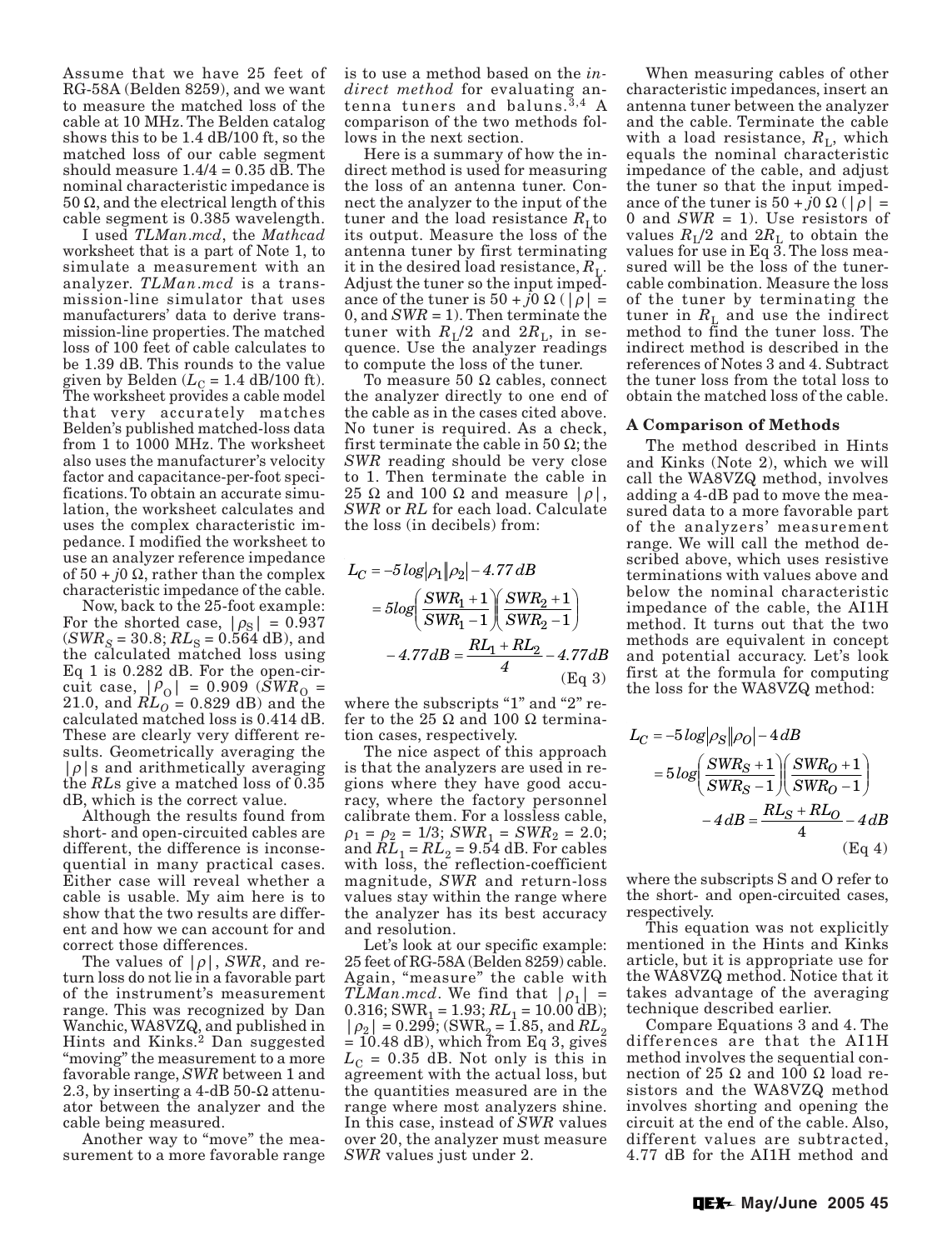4 dB for the WA8VZQ method. If a 4.77-dB attenuator had been used for the WA8VZQ method, Equations 3 and 4 would have been identical, except for the terminations used.

The AI1H method uses terminations that are half and twice the nominal characteristic impedance (25 Ω and 100 Ω, respectively, for 50  $\Omega$  cables). If the terminations had been 1/2.323 times and 2.323 times 50 Ω (21.5 Ω and 116.2 Ω, respectively), a 4-dB term would be used instead of the 4.77-dB term in Eq 3. In general, for the AI1H method, if *k* is the multiplier for the load resistors  $(Z_0/k$  and  $kZ_0$ , where  $Z_0$  is the nominal characteristic impedance of the cable), the value to be subtracted (in decibels) is

$$
10\log\left(\frac{k+1}{k-1}\right).
$$

The main difference between the two methods is that for the WA8VZQ method attenuators are used, and for the AI1H method resistive terminations are used instead of a short and an open circuits. In most cases, suitable resistors are more available than a calibrated attenuators, so the AI1H method is easier to implement. Also, when attenuators are used, they must have the same design impedance as the nominal characteristic impedance of the cable being measured. Both methods require an antenna tuner when the cable characteristic is not  $50 \Omega$ , since most analyzers have a reference resistance of 50  $\Omega$ .

#### **Accuracy and Resolution**

Reflection-coefficient magnitude, *SWR* and return loss are shown in the above equations. This was done because various analyzers that are used for measuring cable loss provide best accuracy when a particular one of these three parameters is measured. The equations are useful only if the analyzer accuracy is adequate. For a simple check of the accuracy, test a zero length cable. For the AI1H method using  $Z_0/2$  and  $2Z_0$  loads, a perfect analyzer would read  $|\rho| = 1/3$ , *SWR* = 2.0 and *RL* = 9.54 dB. For the WA8VZQ method with a 4 dB attenuator, the analyzer would read  $|\rho| = 0.40$ , SWR = 2.3 and *RL* = 8.0 dB. This does not guarantee that the intermediate readings are accurate, but this is a good start.

Accuracy is the degree to which the instrument provides the correct result. Resolution is the granularity to which the measured result can be displayed. In many cases, resolution is the controlling factor in the measurement process. *A perfect measuring instrument is limited by the resolution of the displayed result*.

As an example, let's look at the popular MFJ-259B when used to measure cable loss. This instrument measures  $|\rho|$  directly and displays it on an LCD panel. It also displays *SWR* and return loss, which are computed internally from the  $|\rho|$  data. All three parameters are displayed as two decimal digits. The reference of Note 3 shows how to calibrate the MFJ-259B for use in this application.

The loss versus  $|\rho|$  behavior for the AI1H method is shown in Fig 1. The graph is based on Eq 3, where  $Z_0/2$  and  $2Z_0$  terminations are used. In this case, it is assumed that  $\rho_1$  and  $\rho_2$  are equal. The individual dots in the graph are the only values possible because of the two-digit display characteristic of the MFJ-259B, which controls the resolution of the instrument. To take full advantage of the displayed result, interpret a reading that alternates between two adjacent values as a value half-way between the two values. For example, interpret a reading of  $|\rho|$  that "bounces" between 0.22 and 0.23 as 0.225. This leads to a resolution of cable loss as shown in Fig 2.

Fig 2 clearly demonstrates that the resolution of loss for  $|\rho|$  measurements is better than that for SWR or Return Loss measurements and is better than 0.05 dB for cable losses up to 2 dB. Comparable graphs to Fig 1 for SWR and Return Loss are not shown because the algorithms that convert measured  $|\rho|$ values to SWR and Return Loss introduce errors. The use of  $|\rho|$  for this application of the MFJ-259B is clearly preferred because of both accuracy and resolution considerations.

Figs 1 and 2 apply for the AI1H method, but similar results are obtained with the WA8VZQ method. In fact, if a 4.77 dB attenuator is substituted for the 4 dB attenuator used



**Fig 1—Cable loss versus reflection coefficient magnitude for the MFJ-259B Analyzer using the AI1H method.**



**Fig 2—Loss resolution versus cable loss for the MFJ-259B Analyzer using the AI1H method. Solid line: Using reflection coefficient magnitude readings. Dotted line: Using SWR readings. Dashed line: Using return loss readings. The resolution is controlled by the two decimal-digit display of the results.**